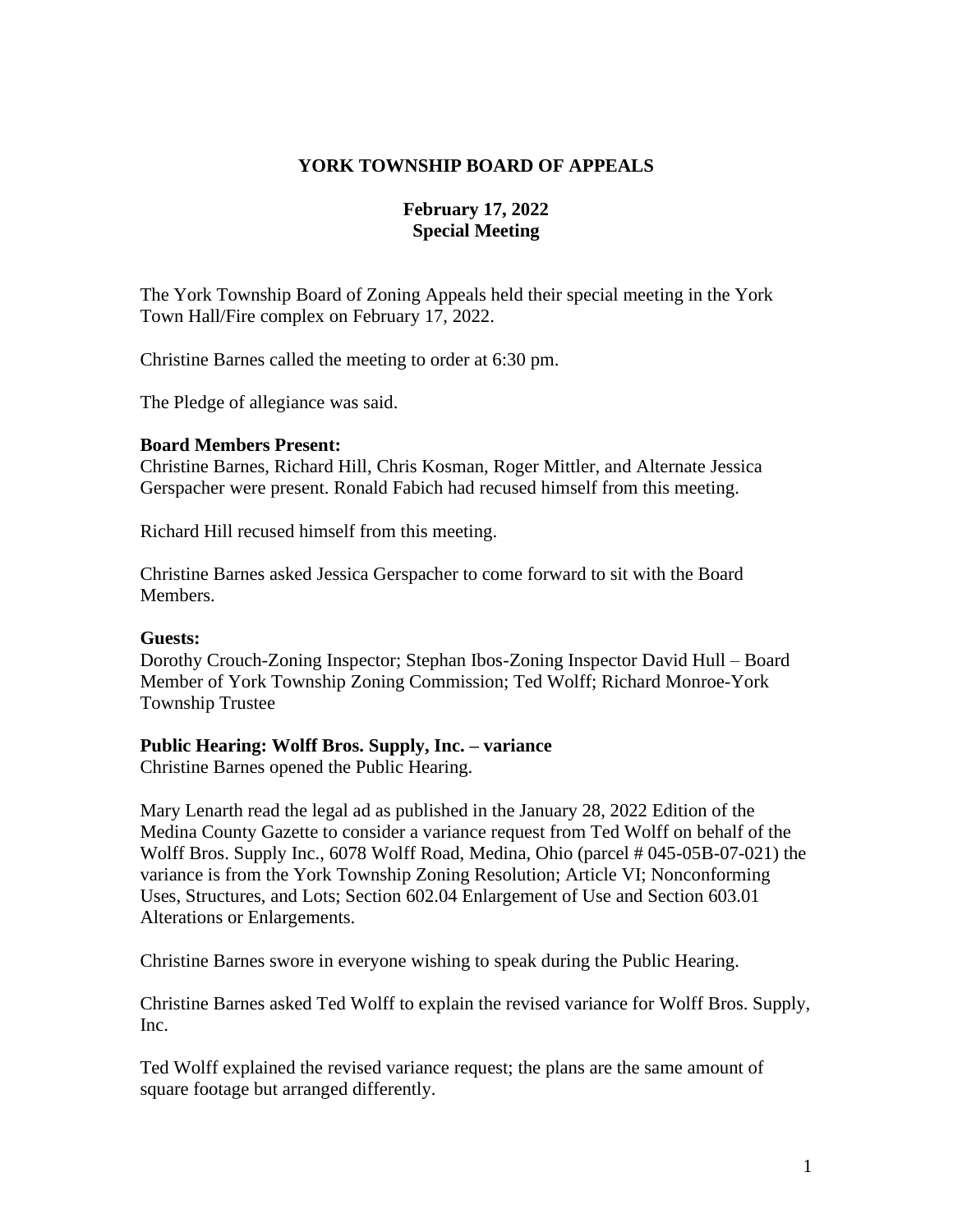Roger Mittler mentioned the truck docks have been changed from the back to the front. Ted Wolff answered yes.

Ted Wolff stated they have also put in a six (6) foot privacy fence to help with any lights coming though the neighbors' woods. Ted Wolff went on to explain between the solar panels and the fence it should help block the lights.

Roger Mittler asked if the parking area will have pole lights. Ted Wolff explained he does not want to install pole lights, really will not need them; the parking area is just a turn-around for the semis, he does not want any more lights than he has to so that he does not disturb the neighbors. Ted Wolff went on to explain, the only lights you would have is over the docks so the drivers can see where the docks are.

Ted Wolff stated the parking will not change; there is a little bit of parking next to the old building, there is lighting over the entrance ways.

Roger Mittler asked if semis will be coming in at night. Ted Wolff answered semis do not come in at night, the only reason the semis come in is for Wolff Bros. Supply, Inc. to unload them.

Ted Wolff stated the receiving area is open 7am to 4pm.; the semis might come at 6:30 am waiting to be unloaded.

Jessica Gerspacher asked if the trucks come in seven (7) days a week or Monday thru Friday. Ted Wolff answered they come Sunday thru Thursday night.

Christine Barnes asked about the location of the docks. Ted Wolff explained the location of the docks.

Roger Mittler asked about the gravel fire lane, did the Fire Chief approve a turn-a-round or does he want a complete three-hundred, sixty (360) degree access to the building in case there is an emergency there.

Dorothy Crouch gave the Board Members a copy of a letter from the Fire Chief Jason Creamer. The Fire Chief stated "The new drive will provide proper fire department access and the new construction will comply with code through Medina County Building Department. We do ask if the owners had considered connecting the new drive to the existing parking lot behind the current warehouse. This would give three-hundred, sixty (360) degree access and would prevent the turn-around area."

Roger Mittler stated Wolff Bros. Supply, Inc. will need to extend the driveway if you put up the extension on the building, you could do it now or do it later. Ted Wolff agreed.

Roger Mittler mentioned his concern with moving the docks to the front; which is closest to the residence is that when trucks are being loaded and possibly using the tow motor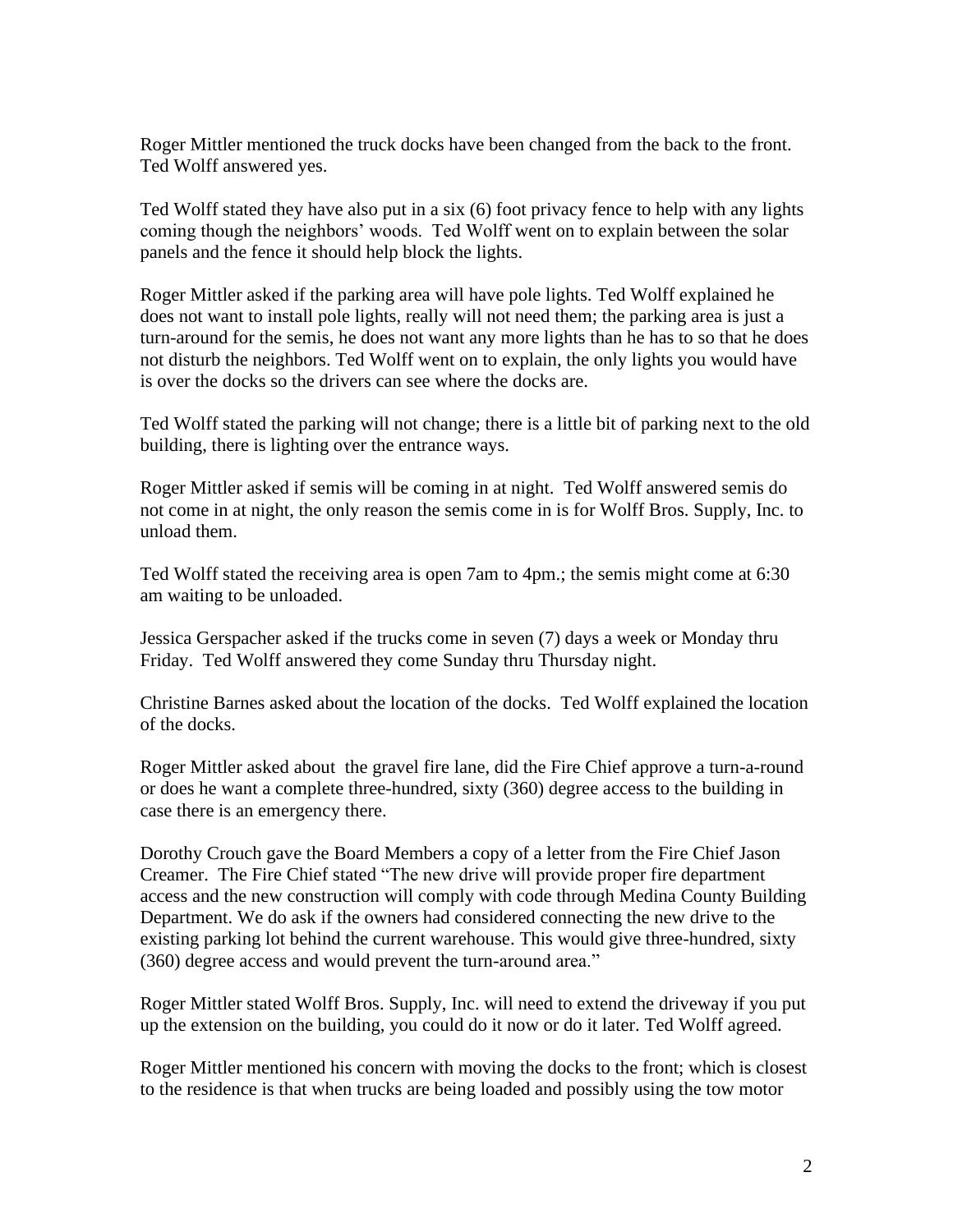into the truck and the noise it would create. Ted Wolff stated they do not do that for the trucks at night; do not do it on the Wolff Bros. Supply, Inc. trucks, only on the over-theroad truck, because the Wolff Bros. Supply, Inc. trucks are not tall enough.

Roger Mittler stated his concern is the possibility of loading the trucks until midnight; that makes a lot of noise.

Roger Mittler mentioned he has two (2) drawings, one (1) shows evergreens that will be planted along Wolff Rd.; one (1) shows putting the evergreens all around the retention pond, the other shows stopping at the edge of the retention pond. Roger Mittler asked which is correct. Ted Wolff stated according to the solar panels there probably will not be enough room to put the evergreens in front of retention pond because then you would be right by the driveway.

Roger Mittler asked if you would have enough room to put the evergreens between Wolff Road and the retention pond. Ted Wolff answered if there is room they will probably plant arborvitaes because they do not get as wide as evergreens do.

Roger Mittler was thinking the evergreens would be like a sound block. Ted Wolff agreed. Ted Wolff wondered if there would be another kind of fence that would be better for a sound barrier.

Christine Barnes asked what kind of fence you are thinking about. Ted Wolff answered a solid fence. Christine Barnes asked how tall the fence would be. Ted Wolff answered they are allowed to go six (6) foot unless he is told he can go higher or if you want me to go higher.

Dorothy Crouch mentioned Wolff Bros. Supply, Inc. offered to go higher.

Roger Mittler feels the row of evergreens then arborvitaes should work.

Board Members, Dorothy Crouch, Stephen Ibos, David Hull, and Ted Wolff discuss in detail the size of the purposed extension of Wolff Bros. Supply, Inc.

Stephen Ibos read Section 603.01 Alterations or Enlargements

Board Members, Dorothy Crouch, Stephen Ibos, David Hull, and Ted Wolff continue to discuss in detail the size of the purposed extension of Wolff Bros. Supply, Inc. along with the history of the extensions of Wolff Bros. Supply, Inc.

Roger Mittler mentioned so we are talking about a seventy-four thousand eight hundred eighty (74,880) square feet with a possible thirty-seven thousand four hundred (37,440) square feet for the future; all agree.

David Hull asked about a sprinkler system. Ted Wolff did not think it would be required. Christine Barnes asked the Board Members to review the Duncan Factors.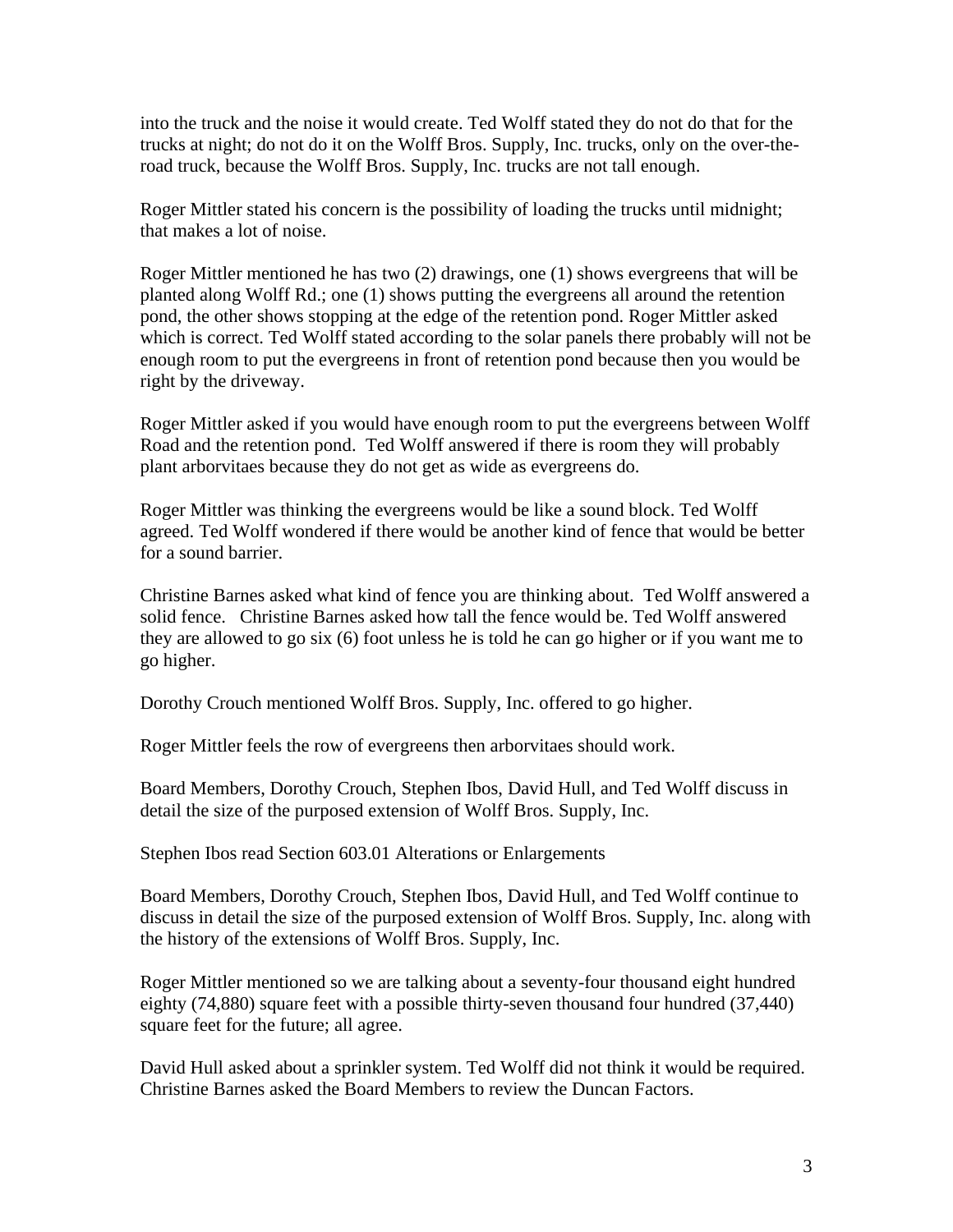*Duncan Factor #1:* 

*. Will the property yield a reasonable return?*

*. Can there be a beneficial use or the property without the variance?*

Yes, the Property has a commercial value with the current warehouse and offices.

*Duncan Factor #2: . Is the variance substantial?*

Yes, Wolff Bros. Supply, Inc is asking for an increase of one-hundred thousand, threehundred, twenty (100,320) square feet.

## *Duncan Factor #3:*

*. Will the essential character of the neighborhood be substantially altered?. . Will adjoining properties suffer a substantial determent if the variance is granted?*

No, Wolff Bros. Supply, Inc. current and warehouse and office have been there for over ten (10) years and the requested square footage/building is being designed to blend in with the current structure.

*Duncan Factor #4: . Will the variance adversely affect the delivery of governmental services?*

No, the request from the Erhart/York Fire Department for fire access (gravel road) totally around the entire structure has been agreed to by Wolff Bros. Supply, Inc.; per Erhart/York Fire Chief's letter to the York Township Board of Zoning Appeals dated February 9, 2022.

*Duncan Factor #5: . Did the property owner purchase the property with the knowledge of the zoning restrictions?* 

No, it was purchased as a farm then the business was started at a later date.

*Duncan Factor #6: . Can the problem be solved by some matter other than the granting of a variance?*

No, they would only be allowed to but up a building of twelve-thousand (12,000) square feet.

# *Duncan Factor #7:*

*. Does the variance preserve the "spirit and intent" of the zoning requirement and will "substantial justice" be done by granting the variance?*

No, the request does not preserve the spirit and intent of the zoning requirement.